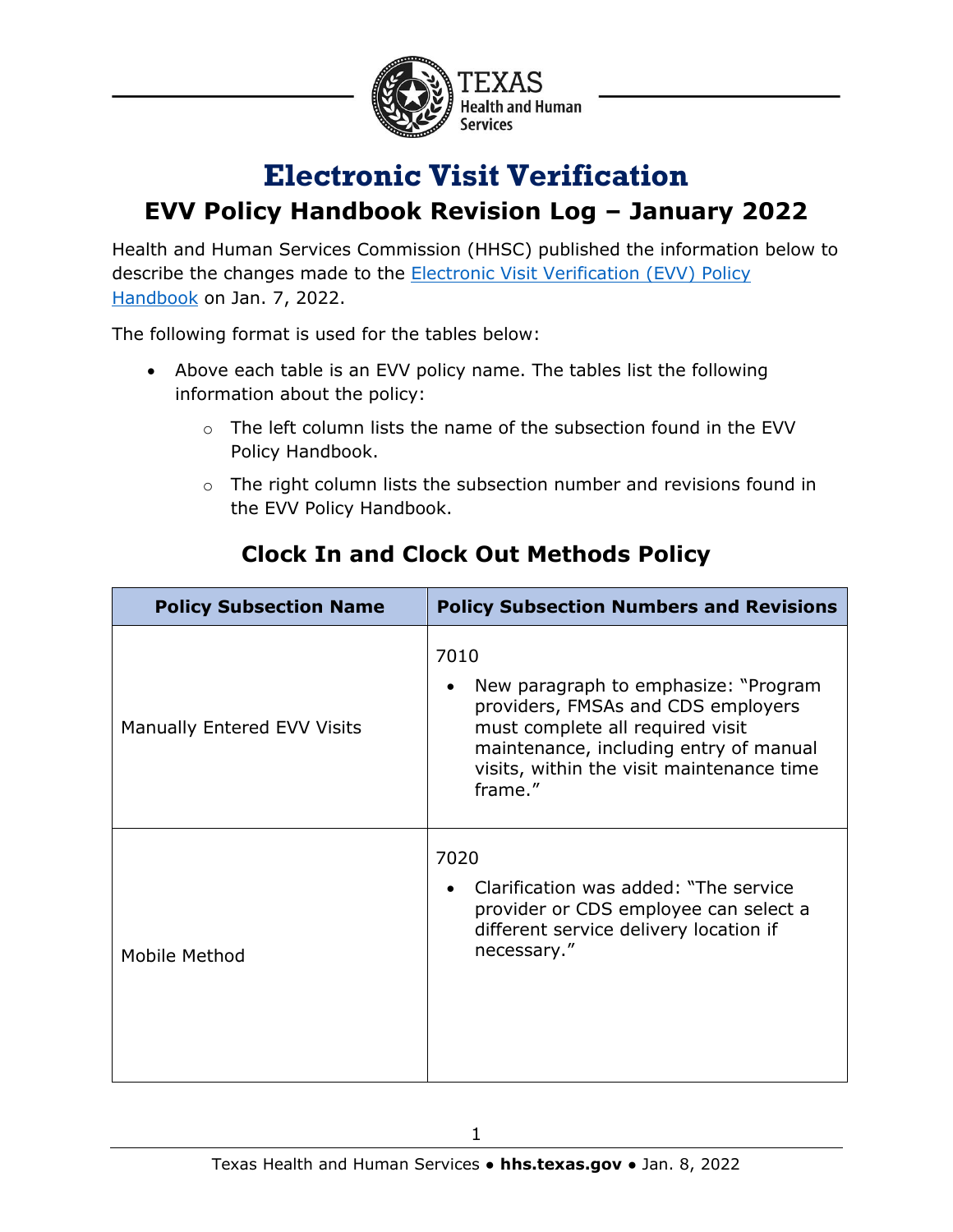

| <b>Policy Subsection Name</b> | <b>Policy Subsection Numbers and Revisions</b>                                                                                                                                                                                                                                                                                                                                                                                                                                                                                                                             |
|-------------------------------|----------------------------------------------------------------------------------------------------------------------------------------------------------------------------------------------------------------------------------------------------------------------------------------------------------------------------------------------------------------------------------------------------------------------------------------------------------------------------------------------------------------------------------------------------------------------------|
|                               | 7030<br>Landline Requirements<br>Clarification was added:<br>$\Omega$<br>"The landline must be the member's<br>home phone landline number or a<br>landline in another location that the<br>member frequently receives services,<br>such as a family member's home or a<br>neighbor's home. The owner of the<br>landline must give permission to the<br>member and the service provider or<br>CDS employee to use the telephone<br>for EVV."<br>"Program Providers and FMSAs are<br>responsible for initial setup and<br>maintenance of the landline in the<br>EVV system." |
| Home Phone Landline           | "The program provider or FMSA must:<br>Enter the member's landline<br>number in the EVV system before<br>the service provider or CDS<br>employee can use the landline to<br>clock in and clock out.<br>Enter one or more landline number<br>if the member frequently receives<br>services in an alternate location.<br>Verify the landline number using<br>the EVV Landline Phone Verification<br>Report located in the EVV system.<br>Ensure the landline number(s)<br>listed in the member's profile are<br>current."                                                    |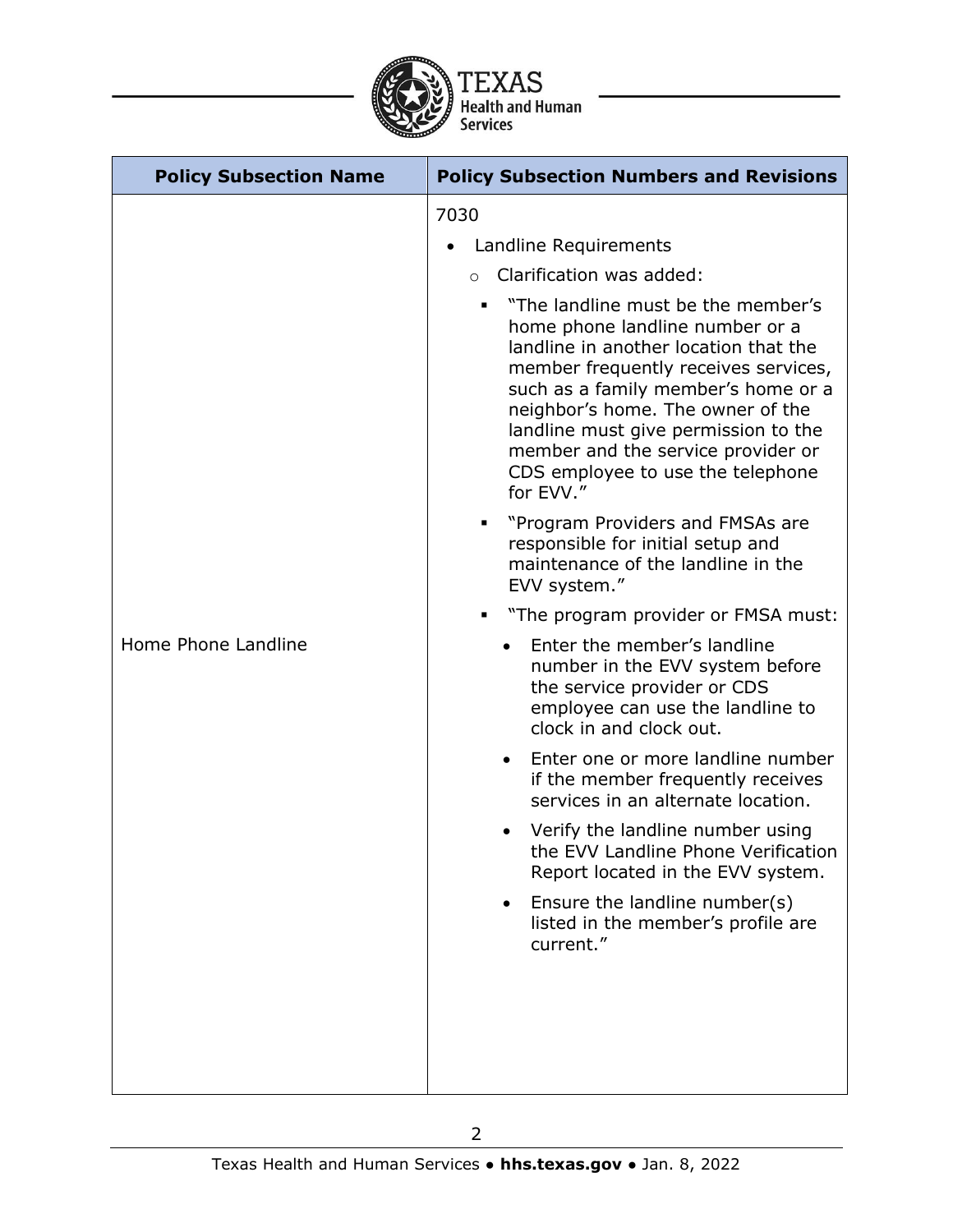

| <b>Policy Subsection Name</b> | <b>Policy Subsection Numbers and Revisions</b>                                                                                                                                                                                                                                                                                                                                 |
|-------------------------------|--------------------------------------------------------------------------------------------------------------------------------------------------------------------------------------------------------------------------------------------------------------------------------------------------------------------------------------------------------------------------------|
| Home Phone Landline - Cont.   | 7030 - <b>Cont.</b><br>Unallowable Landline Phone Type<br>Clarification was added: "Numbers<br>from phone carriers that provide<br>mobile phone services only (such as<br>Cricket) will always be identified as an<br>unallowable phone type.<br>New subsections added:<br>Identification of an Unallowable<br>$\bigcap$<br>Landline Phone Type<br>Includes:<br>$\blacksquare$ |
|                               | Program Provider Required Actions<br>FMSA and CDS Employer Required<br>$\bullet$<br><b>Actions</b>                                                                                                                                                                                                                                                                             |
|                               | Documentation<br>$\Omega$                                                                                                                                                                                                                                                                                                                                                      |
|                               | Includes examples of documentation<br>$\blacksquare$                                                                                                                                                                                                                                                                                                                           |

## **EVV Compliance Reviews Policy**

| <b>Policy Subsection Name</b>                     | <b>Policy Subsection Numbers and Revisions</b>                                                                                                                    |
|---------------------------------------------------|-------------------------------------------------------------------------------------------------------------------------------------------------------------------|
| <b>EVV Compliance Reviews</b>                     | 10000<br>"Payers must do their due diligence"<br>was added to:                                                                                                    |
|                                                   | Program Provider and FMSA<br>$\circ$<br><b>Enforcement Actions</b>                                                                                                |
|                                                   | <b>CDS Employer Enforcement Actions</b><br>$\circ$                                                                                                                |
| EVV Landline Phone Verification<br><b>Reviews</b> | 10020<br>In Failure to Meet the Compliance<br>$\bullet$<br>Standard:<br>○ "Referral hold" was replaced with<br>"temporarily withhold Medicaid claims<br>payments" |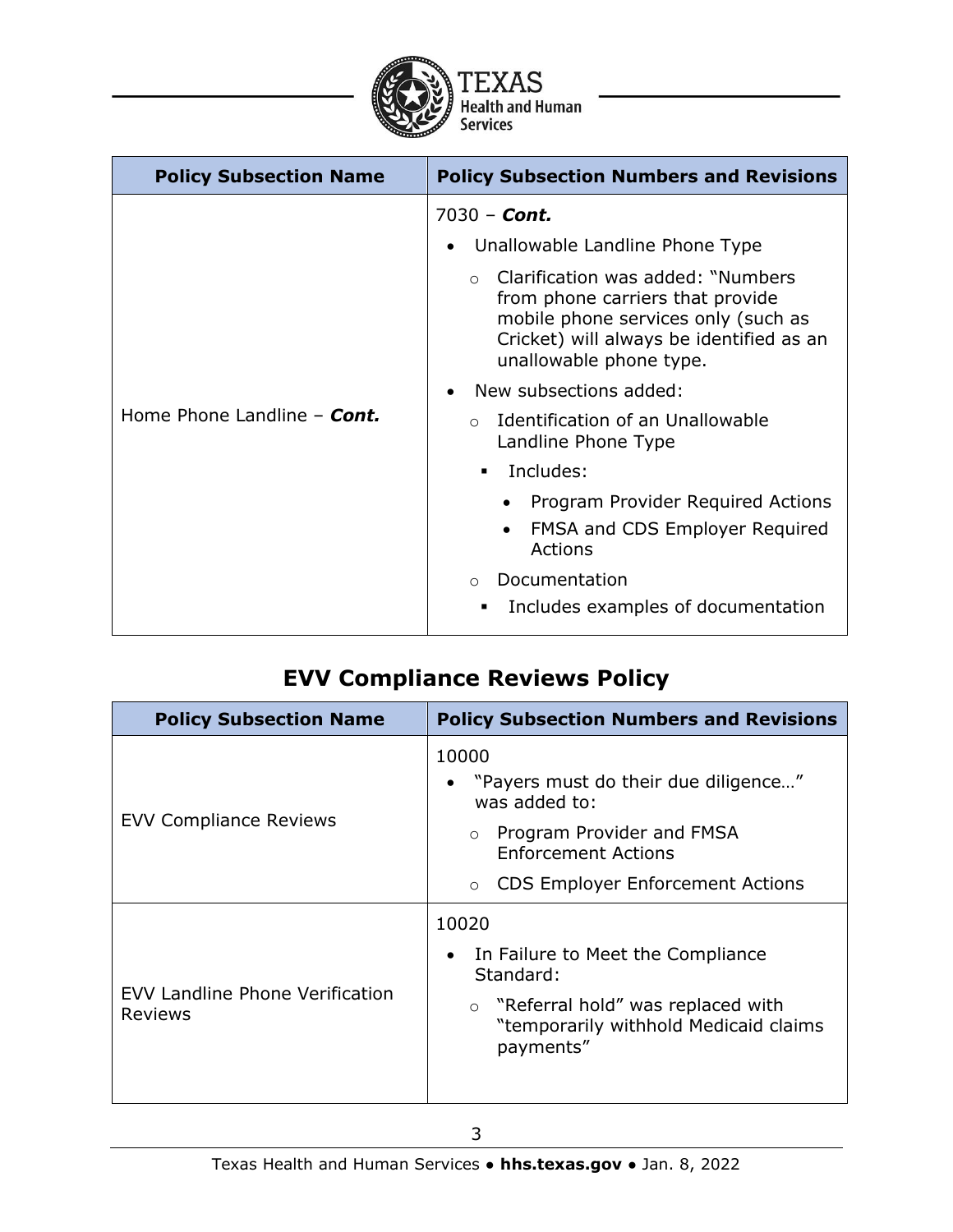

| <b>Policy Subsection Name</b>                                    | <b>Policy Subsection Numbers and Revisions</b>                                                                                                                                                                                          |
|------------------------------------------------------------------|-----------------------------------------------------------------------------------------------------------------------------------------------------------------------------------------------------------------------------------------|
| <b>EVV Landline Phone Verification</b><br>Reviews - <i>Cont.</i> | $10020 -$ <i>Cont.</i>                                                                                                                                                                                                                  |
|                                                                  | In Failure to Meet the Compliance<br>Standard: - Cont.                                                                                                                                                                                  |
|                                                                  | Added: "If the FMSA is unable to meet<br>required actions due to the CDS<br>employer not meeting required actions<br>outlined in 7030 Home Phone Landline,<br>the FMSA must notify the payer<br>immediately in writing by email or fax" |
|                                                                  | In Program Provider and FMSA<br><b>Enforcement Actions:</b>                                                                                                                                                                             |
|                                                                  | $\circ$ Time frames were added                                                                                                                                                                                                          |
|                                                                  | $\circ$ New subsection was added: "CDS<br><b>Employer Enforcement Actions"</b>                                                                                                                                                          |
| <b>EVV-Required Free Text Reviews</b>                            | 10030                                                                                                                                                                                                                                   |
|                                                                  | Clarification was added: "Program"<br>٠<br>providers and FMSAs who fail to ensure<br>required free text is entered into the EVV<br>system prior to submitting an EVV claim<br>may have associated claims recouped."                     |

### **Visit Maintenance Policy**

| <b>Policy Subsection Name</b> | <b>Policy Subsection Numbers and Revisions</b>                                                                                                                                                                                              |
|-------------------------------|---------------------------------------------------------------------------------------------------------------------------------------------------------------------------------------------------------------------------------------------|
| Visit Maintenance Timeframe   | 8050<br>Clarification was added: "Program<br>$\bullet$<br>providers, FMSAs and CDS employers<br>must complete all required visit<br>maintenance, including entry of manual<br>visits, within 95 days from the date of<br>service delivery." |